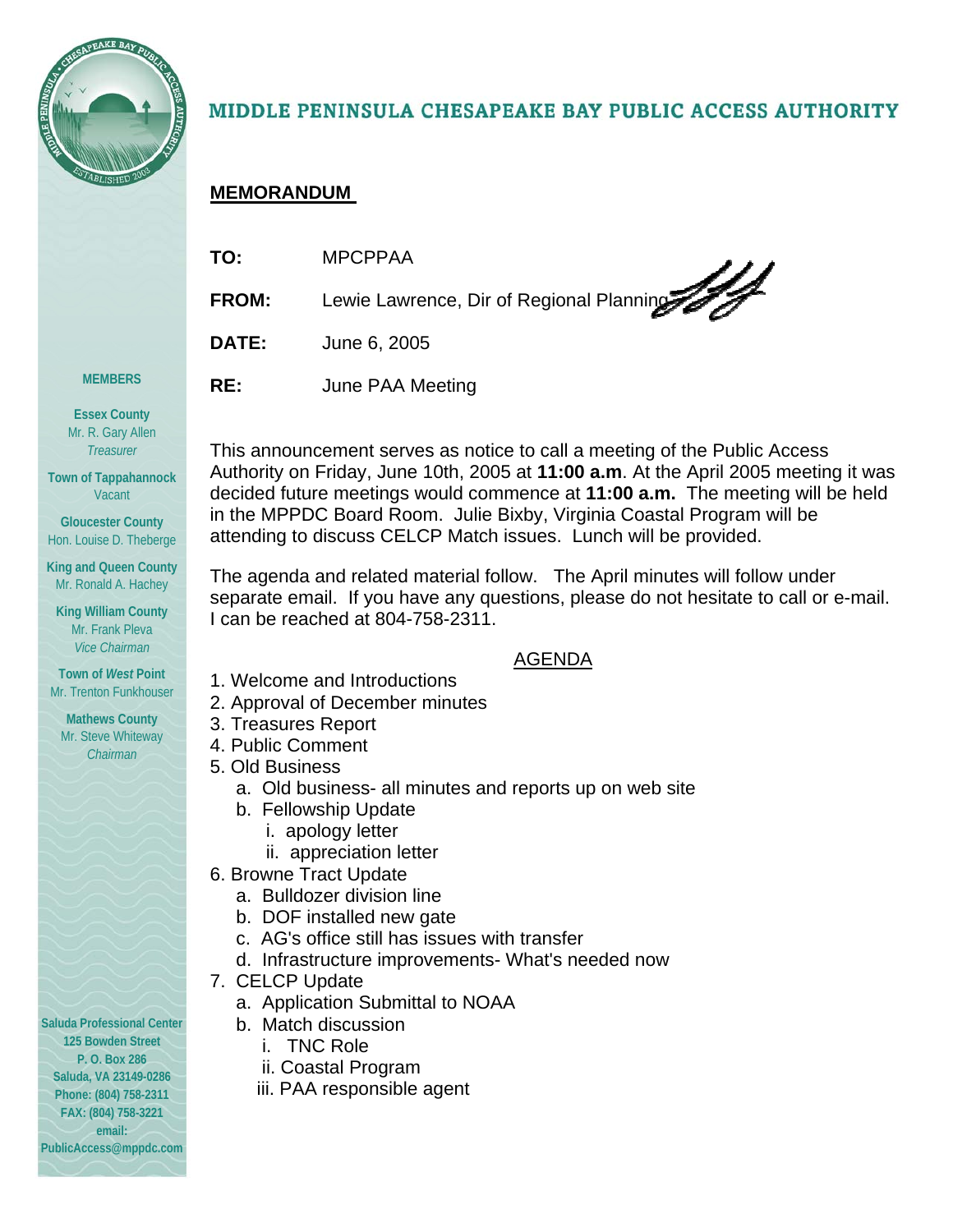

# MIDDLE PENINSULA CHESAPEAKE BAY PUBLIC ACCESS AUTHORITY

- iv. Out year match- TNC
- c. Contracts on additional sites
- d. Re-assessment of recreational use on Browne
- 8. Road Ending Protocol
	- a. Site identification
	- b. Time line
	- c. Coastal PDC support letter- thank you
- 9. Discussion of need for on-call legal assistance
	- a. Prescriptive Easement
	- b. Expressed Easement
	- c. Easement by Necessity
- 10. TNC donation of sites in Gloucester, King William and Mathews.
- 11. Other business
- 12. Chairman observations
- 13. Next Meeting
- 14. Adjourn

#### **MEMBERS**

**Essex County**  Mr. R. Gary Allen *Treasurer* 

**Town of Tappahannock**  Vacant

**Gloucester County**  Hon. Louise D. Theberge

**King and Queen County**  Mr. Ronald A. Hachey

**King William County**  Mr. Frank Pleva *Vice Chairman* 

**Town of** *West* **Point**  Mr. Trenton Funkhouser

**Mathews County**  Mr. Steve Whiteway *Chairman* 

**Saluda Professional Center 125 Bowden Street P. O. Box 286 Saluda, VA 23149-0286 Phone: (804) 758-2311 FAX: (804) 758-3221 email: PublicAccess@mppdc.com**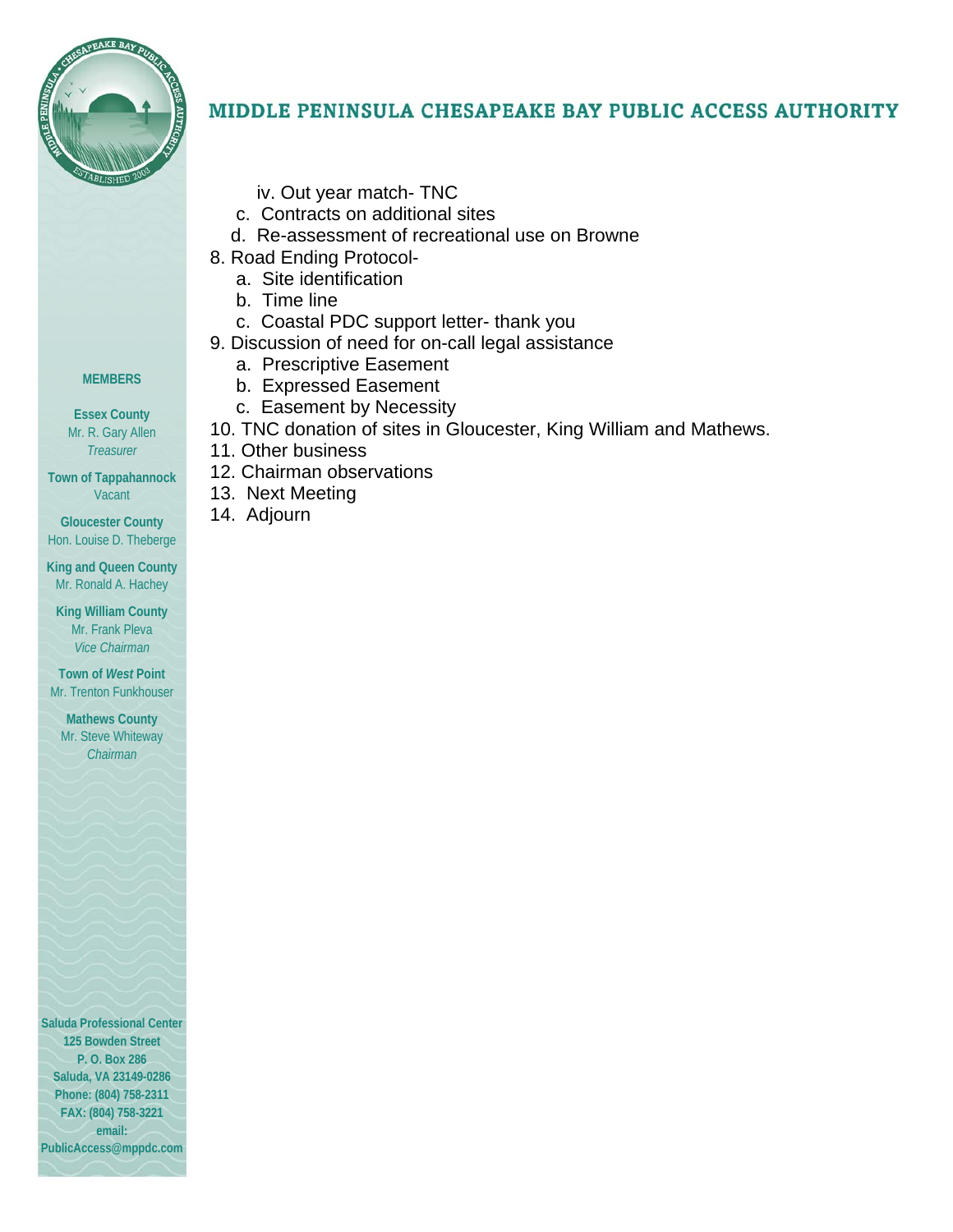#### **MIDDLE PENINSULA CHESAPEAKE BAY PUBLIC ACCESS AUTHORITY MINUTES**

### **April 8, 2005 Middle Peninsula Planning District Commission Saluda, Virginia**

#### **1. Welcome and Introductions**

The Middle Peninsula Chesapeake Bay Public Access Authority held its meeting in the Middle Peninsula Planning District Commission Board Room in Saluda, Virginia, at noon on April 8, 2005. Members and Alternates present were Chairman, Stephen Whiteway; Vice Chairman, Frank Pleva; Treasurer, R. Gary Allen; Louise Theberge, Gloucester County Board of Supervisors; Ron Hachey, King and Queen County Administrator; Jimmy Sydnor, Town of Tappahannock Zoning Officer; and Trent Funkhouser, West Point Town Manager. Also present were Dan Kavanagh; Executive Director MPPDC; Lewis Lawrence, Director of Regional Planning MPPDC; David Fuss, Program Director of Dragon Run Special Area Management Program MPPDC; Tom Brockenbrough, Regional Planner MPPDC.

Chairman Whiteway welcomed everyone in attendance.

#### **2. Approval of February Minutes**

Chairman Whiteway requested a motion to approve the February Minutes. Mr. Pleva moved that the February Minutes be approved; Mr. Hachey seconded the motion; motion carried by unanimous vote.

### **3. Treasurer's Report**

The Treasurer's Report was reviewed by Mr. Lawrence. There have been no expenditures since the previous meeting. There will be upcoming expenses for insurance as well as to send staff to the NOAA Coastal Fellows matching workshop in Charleston, South Carolina. Ms. Theberge moved to accept the Treasurer's Report subject to audit; Mr. Pleva seconded; motion carried by unanimous vote.

#### **4. Public Comment**

There were no public comments.

### **5. Browne Tract and New Point Brochures**

Mr. Lawrence provided the Authority with a draft brochure for the Authority to use in support of its activities at the Browne Tract. The brochure provides information on the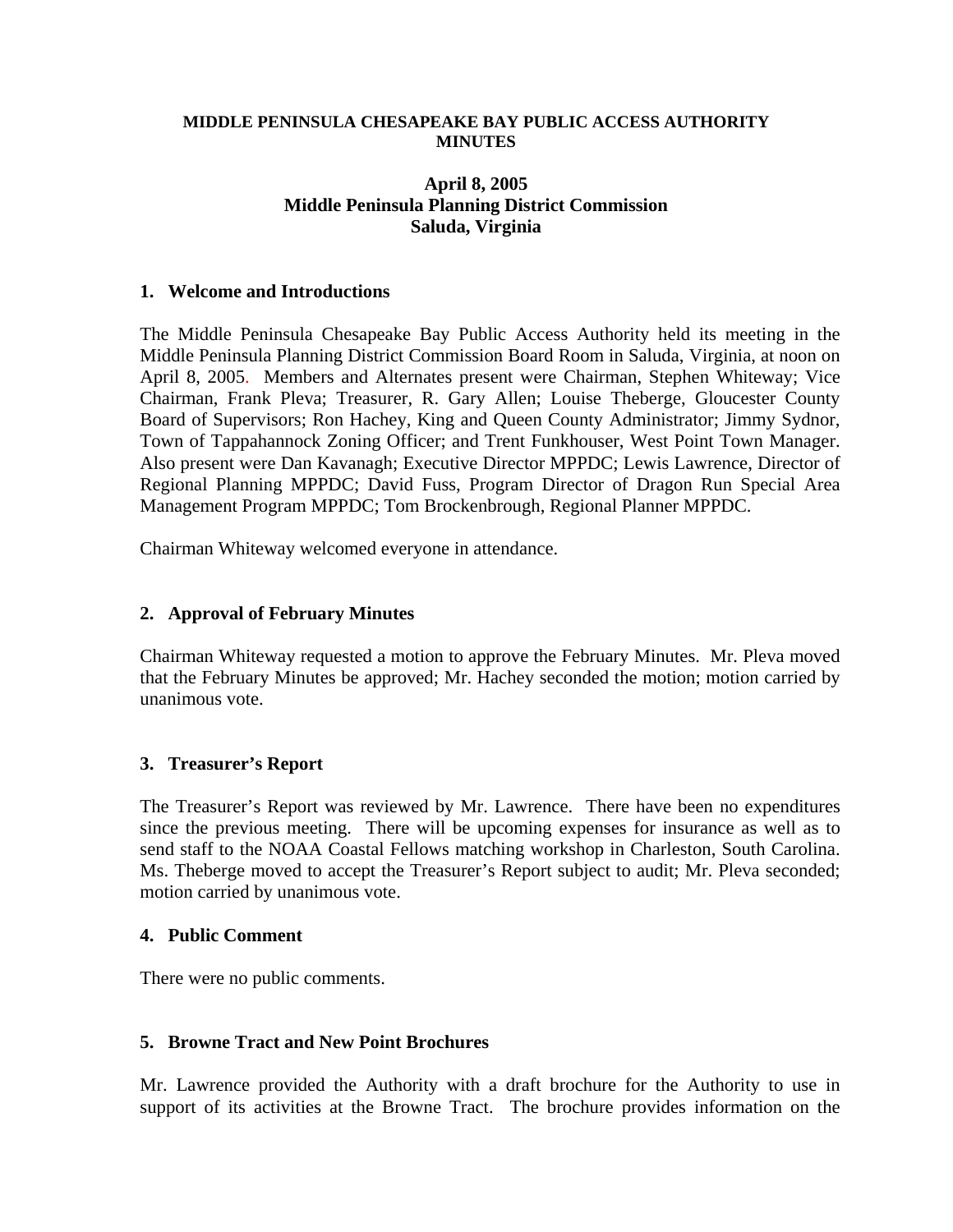Authority as well as information specific to the Browne Tract. Comments should be submitted to Mr. Lawrence by the end of April. A brochure for the New Point site will be prepared after the Browne Tract brochure is finished.

## **6. Request from the River Country Tourism Council**

Mr. Kavanagh informed the Authority of a request from the River Country Tourism Council. The mission of the RCTC was highlighted with an emphasis on the travel guide which has been created for the Middle Peninsula and the importance of access to the water for tourism.

RCTC would like to have an internet presence to disperse information on public access to the public with information such as type of access and availability of other amenities such as picnic or restroom facilities. They have inquired as to whether or not the Authority has completed such an inventory or whether or not the two organizations can partner on a database of the information.

Several issues were raised and discussed such as ownership of the database, the existence of some sites which cannot accommodate many users at one time, and the role of the Authority in marketing sites.

Mr. Lawrence reminded the Authority that discussions at the first meetings of the Authority focused on some of these issues and that perhaps it is time to resolve some of these items such as the siting of facilities, carrying capacity, and the types of sites. Types of sites focused on regional sites, subregional sites, and sites solely for the local community. The Authority may decide to only market regional sites. Mr. Whiteway suggested these issues should be place on the Work Plan for the Authority. In the interim, it should be suggested to RCTC to contact each locality to determine which sites they would like to have marketed.

The NOAA Coastal Fellow will be charged with developing similar information for a web site for the entire coastal zone and we should consider whether or not we want to do this locally in Middle Peninsula as it may provide an opportunity to have better control over the information being served out by the Coastal Program on sites in the Middle Peninsula.

### **7. Funding Request to Virginia Coastal Program**

Mr. Lawrence elaborated on a grant application he is preparing on behalf of the Authority. The activity funded by the grant would assist the Authority in addressing some of the issues in transferring the VDOT road terminus points to the Authority. Several different terminus sites will be identified and legal counsel will develop protocols to transfer ownership to the Authority. These protocols will assist the Authority in transferring the remaining sites.

## **8. Informal Request to Coordinate Water Trail Activity**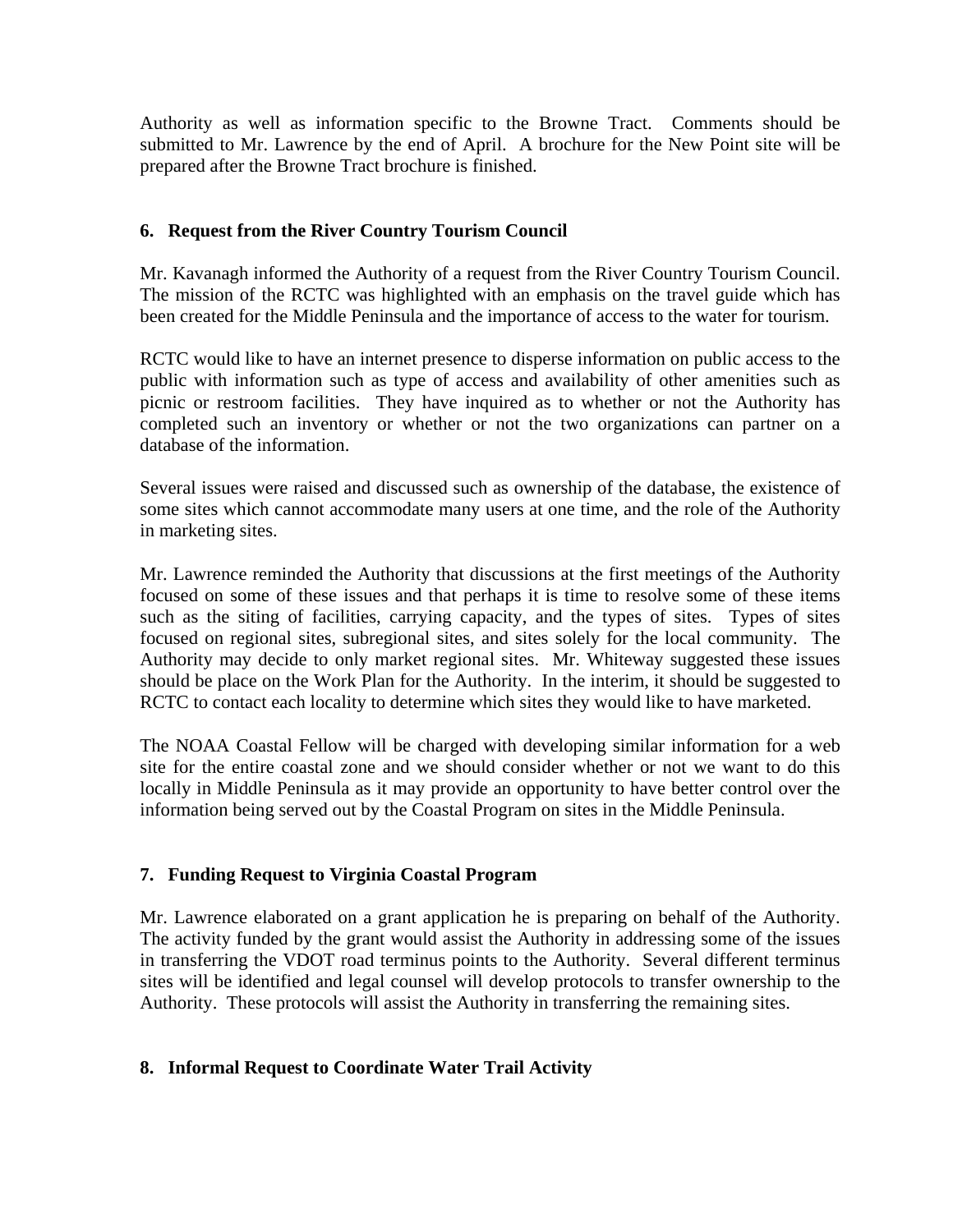The Gloucester County Director of Planning has made an informal request to Mr. Lawrence that the Authority become the lead organization in coordinating all water trail activity in the Middle Peninsula. Discussion focused on the several types of trails which feed into the water trails, such as birding and biking trails, gateways sites, the Captain John Smith Capture Route, and the Mattaponi and Pamunkey Rivers Association kiosks. Mr. Lawrence will respond that coordination sounds like a good idea and the Authority will be looking into the matter.

### **9. Discussion about Public Ingress and Egress**

There have been questions about the right of the public to use the waterways, particularly on Dragon Run. Mr. Lawrence provided the Authority with material developed by the National Organization for Rivers about ownership and use of the waterways. Generally, the state owns the waterway in trust for the public, regardless of the ownership of the surrounding lands. The public has the right to paddle up Dragon Run as far as they want to go. There are still issues, however, concerning ownership of the river bottom.

## **10. CELCP Update**

On April 4 Chairman Whiteway, Mr. Hachey, Mr. Lawrence, and Mr. Fuss attended a meeting to discuss sites to be acquired with CELCP funding. The tracts being considered for acquisition are the Hundley tract in Essex County, and the Dragon Bridge, Haworth, and Holmberg tracts in King and Queen County. The Dragon Bridge site may eventually be transferred to the Department of Forestry with the Authority retaining ownership over the remaining three sites. The planned acquisitions do not fully expend the CELCP funding. Approximately \$340,000 remains available for purchases in the Dragon Run Watershed.

### **11. The Nature Conservancy Donations**

Andy Lacatell of The Nature Conservancy has contacted Mr. Lawrence to discuss TNC's desire to divest of land holdings and turn them over to other entities who can manage the sites. TNC wishes to possibly turn over three sites to the Authority. The sites are the New Point Comfort Preserve in Mathews County, some of the Guinea Marshes in Gloucester County, and Island Marsh in King William County. At this time, some of the sites may be transferred to the Authority, some to the local governments. Mr. Pleva inquired as to restrictions placed on the properties which the new owners would have to enforce. Mr. Lawrence replied that the main issues of the property would be with respect to stewardship rather than other restrictions. Mr. Whiteway noted it is important to get the cemetery at the New Point Comfort site back under public ownership.

### **12. Other Business**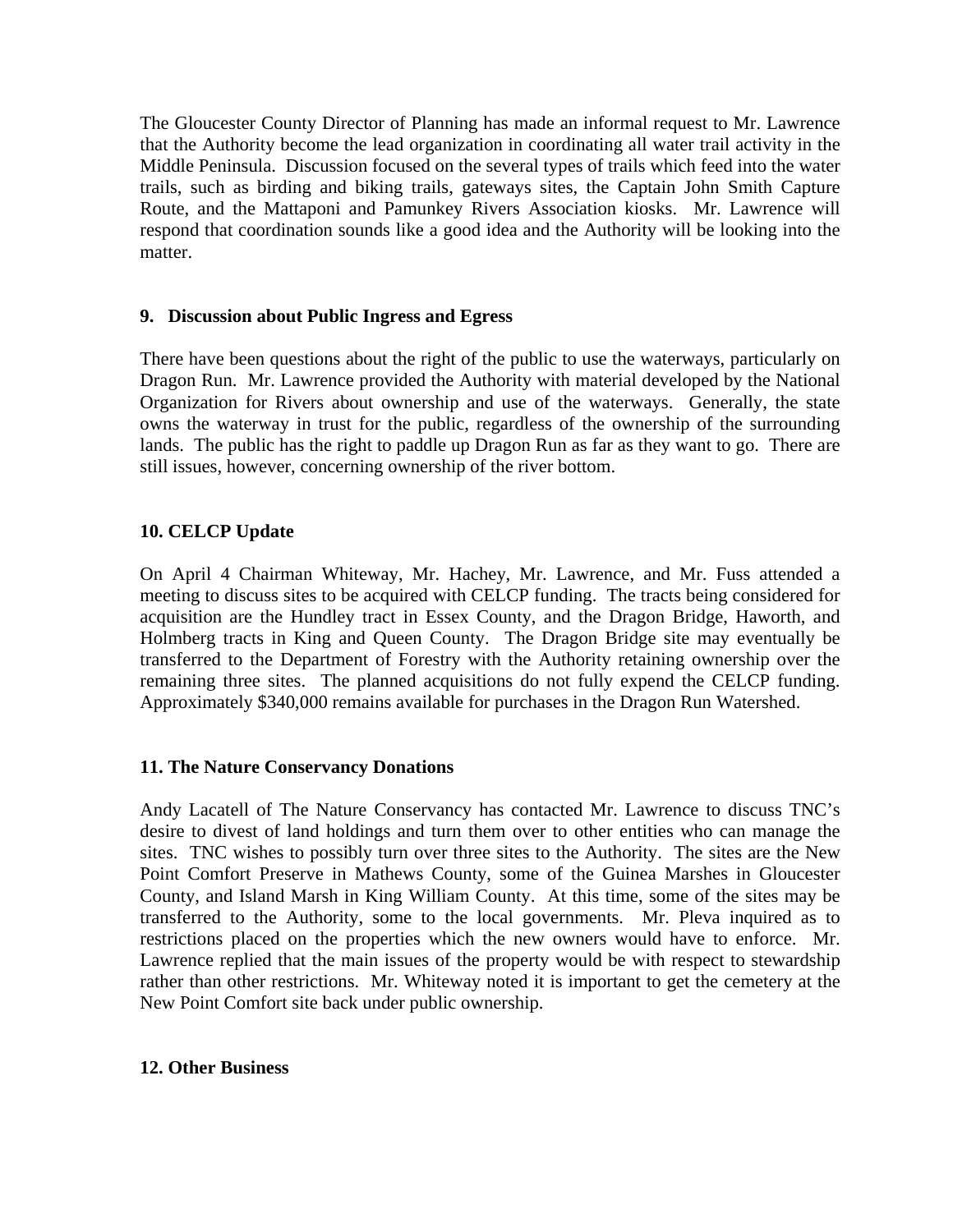There was discussion on the meeting time for future meetings of the Authority. Most of the members of the Authority are already at the MPPDC offices on the meeting date for a separate meeting. Starting the meeting earlier would reduce the time members have to wait between meetings. The consensus was to move the meeting time from noon to 11:00 a.m.

Mr. Lawrence will be expending funds to have inmates at the Middle Peninsula Regional Jail perform cleanup along the road at the Browne Tract. It may be possible for the Authority to also use their services for needs such as trails and building picnic tables.

### **13. Chairman's Observations**

Chairman Whiteway chose not to comment at this time.

### **14. Next Meeting**

The next meeting of the Middle Peninsula Chesapeake Bay Public Access Authority will be June 10, 2005 at 11:00 a.m.

### **15. Adjourn**

Mr. Pleva motioned to adjourn, Mr. Allen seconded; meeting adjourned.

Stephen K. Whiteway, Chairman